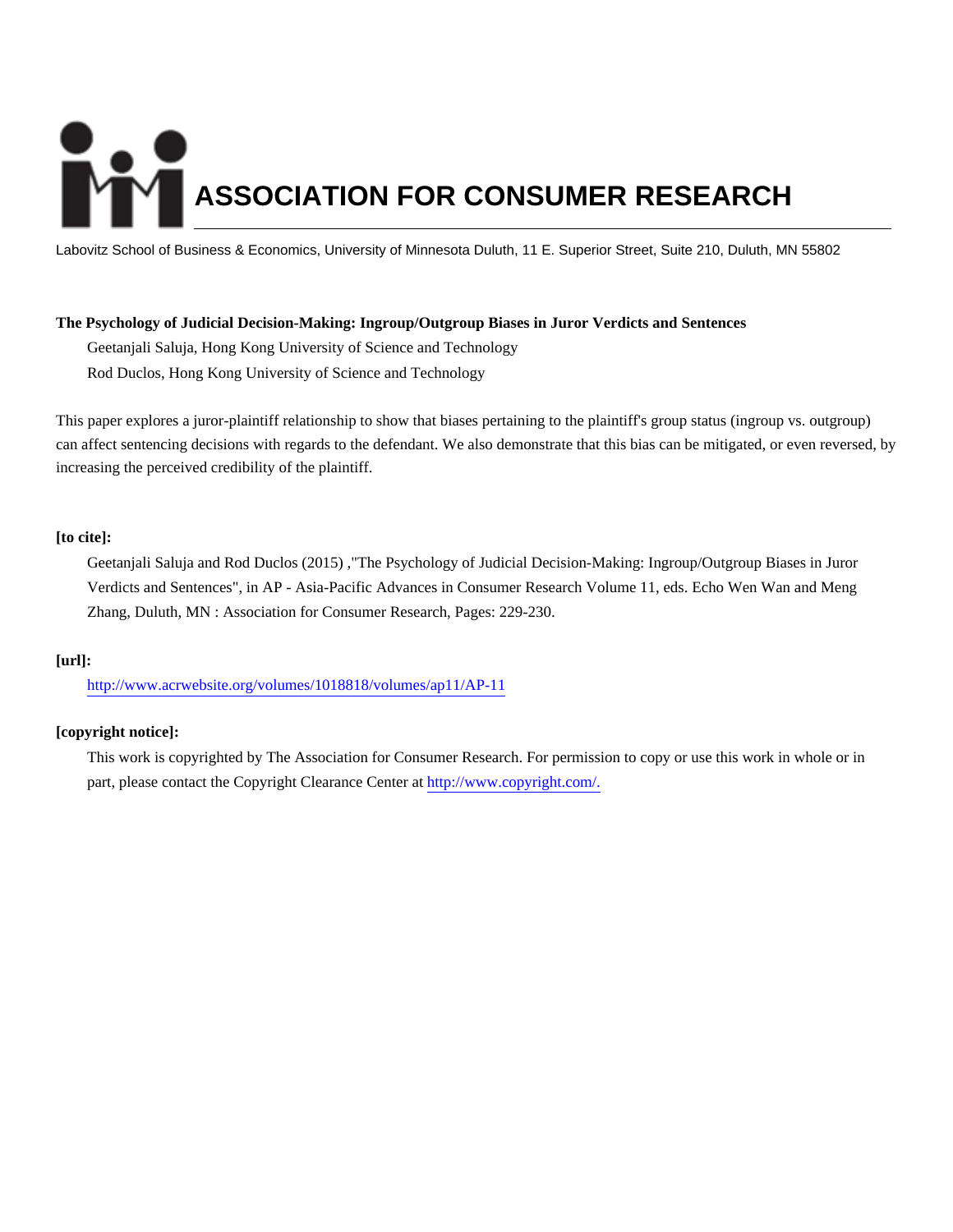# The Psychology of Judicial Decision-Making: Ingroup/Outgroup Biases in Juror Verdicts and Sentences

Rod Duclos, Hong Kong University of Science and Technology, Hong Kong Geetanjali Saluja, Hong Kong University of Science and Technology. Hong Kong

## **EXTENDED ABSTRACT**

Research pertaining to judicial decision-making has largely shown that despite the serious nature and need for making accurate decisions; decision-making in this domain has often been plagued by biases, particularly in the form of racial and ingroup biases. Surprisingly, most of the research until now has largely looked at biases affecting the juror-defendant relationship, but not much that looks at how a juror-plaintiff relationship could affect the sentence. Given this background, we examine how ingroup biases pertaining to a plaintiff's group status can affect judgments and how they may be mitigated. First, we demonstrate that jurors' sentence for the defendant is higher when the plaintiff is ingroup, compared to outgroup. Then we explore circumstances under which an outgroup plaintiff could elicit harsher (rather than milder) sentences from jurors. Finally we show that when the outgroup plaintiff's credibility is enhanced either through religiosity or in the form of being a benevolent member of society, the ingroup bias can be eliminated to actually favor the outgroup plaintiff.

We conducted four experiments to test our predictions. In experiment 1, 316 caucasian subjects (using m-turk) were randomly assigned to a single factor design: Plaintiff's group status: Ingroup (Caucasian) vs. Outgroup 1 (African-American) vs. Outgroup 2 (Arab). Participants were presented with details of a fictitious court trial, in which the plaintiff, a woman, was sexually attacked by the defendant. Participants were also told that the judgment was basically resting on the credibility of the plaintiff relative to that of the defendant. Perception of the plaintiff's group status was manipulated by altering the name of the plaintiff to either be ingroup (Amy) or outgroup (Lakeesha & Samirah). The dependent variable was a measure asking participants to indicate the amount of jail time they would impose on the defendant. The results showed a significant main effect of plaintiff's group status. Specifically, participants were likely to impose higher jail time when the plaintiff was Amy  $(M=3.07)$  as compared to when she was Lakeesha ( $M=2.29$ ) or Samirah ( $M=2.23$ )  $(F(1, 313)=2.916, p=0.056)$ . This result confirmed our expectations that jurors would grant harsher punishment to the defendant when the plaintiff was an ingroup member rather than when she was an outgroup member.

In experiment 2, we introduced a baseline condition to the above design where the plaintiff's name was not released. An anova revealed a main effect of plaintiff group-status on jurors' likelihood to convict  $(F(2,282)=2.816, p=.062)$ . Whereas juror proclivities did not differ for ingroup  $(M_{\text{Amv}}=4.54, SD=1.47)$  and baseline plaintiffs ( $M_{\text{baseline}}$ =4.39, SD=1.39;  $\vec{F}$ (1,282=.561, p=.454, NS), jurors appeared less likely to convict the defendant when the accuser was an outgrouper (i.e.,  $M_{\text{Lakeesha}} = 4.02$ , SD=1.66; contrast<sub>Amy vs. LaKee</sub>  $_{\text{sha}}$ :  $F(1,282)=2.244$ ,  $p=.13$ ; contrast<sub>Baseline vs. LaKeesha</sub>:  $F(1,282)=2.644$ ,  $p=11$ ).

Experiment 3 sought to mitigate the above effect. 206 Caucasian m-turk subjects were randomly assigned to a single factor design; Plaintiff's group status: Ingroup (No veil covering hair) vs. Outgroup (with veil covering the hair). Participants were presented with the same court trial scenario from study 1 this time with pictures of the plaintiff, except that in the ingroup condition, the plaintiff's hair was uncovered, while in the outgroup condition, the same woman was photoshopped to have a veil covering her hair. For the dependent variable, in addition to jail time, we also measured likelihood of conviction, imposed fine and imposed community work (.806). These were averaged to form a single dependent variable measuring punishment to the defendant. Finally, we also measured perceived honesty and trustworthiness of the plaintiff ( $. 842$ ). These were also averaged to form a single measure of credibility. The results showed that participants were likely to impose harsher punishment when the plaintiff was an outgroup member wearing a veil  $(M=164)$  as compared to when she was an ingroup member wearing no veil  $(M=156)$  $(F(1, 205)=4.997, p= 0.026)$ . Also, participants reported higher ratings of the plaintiff's trustworthiness and honesty, when the plaintiff was an outgroup member wearing a veil  $(M=4.60)$  than when the plaintiff was an ingroup member not wearing a veil  $(M=4.00)$  (F(1,  $205$ =14.641,  $p=0.000$ ). Bootstrapping analysis confirmed the mediating role of the plaintiff's trustworthiness and honesty, when it came to the effect of veil on judgments of punishment. We constructed a 95% confidence interval (CI) and zero fell outside this interval (95% CI: [.0696, .3011]), which indicates that the indirect effect of trustworthiness and honesty was significant.

Finally in experiment 4, 396 Caucasian m-turk subjects were randomly assigned to a 2 (Plaintiff's group-status: Ingroup (Amy) vs. Outgroup (Lakeesha)) x 2 (Plaintiff's credibility: Control vs. Boosted (volunteer)) between-subjects factorial design. Procedure was same as study 1, and names were manipulated to indicate plaintiff's group status. To boost the plaintiff's credibility, the plaintiff was simply presented to be an active volunteer for local organizations in her community. In the control condition, there was no such mention. The dependent variable measured likelihood to convict the defendant. A 2 (Plaintiff's group status) x 2 (Plaintiff's credibility) ANOVA on likelihood to punish the defendant yielded a significant interaction  $(F(1, 392)=3.581, p= 0.059)$ . Contrast analysis showed that in the control condition, likelihood of punishment was higher when plaintiff was Amy ( $M_{_{A\mu\nu}}$  = 4.45) but not with Lakeesha ( $M_{_{Iakeoph}}$  = 4.11)  $(F(1, 392)=3.225, p=0.073)$ . In the volunteer (i.e. boosted credibility) condition however, this contrast was not significant  $(M_{\mu} = 4.23)$ vs.  $(M_{Lakesha} = 4.40)$  ( $F(1, 392) = 796$ ,  $p =$ ns). Thus, we successfully mitigated the ingroup bias by boosting the perceived credibility of the outgroup member.

First and sadly, the present findings imply that the burden of proof seems a lot higher for the outgroup, with jurors appearing more inclined to believe a fellow ingroup plaintiff whereas an outgroup plaintiff needs to overcome a credibility hurdle. Secondly, we also show that extraneous factors, such as the plaintiff's name, items of clothing, and hobby can signal trust thereby impacting the sentencing decision for the defendant.

#### **REFERENCES**

### Bodenhausen, Galen. V. (1990), "Stereotypes as Judgmental Heuristics: Evidence of Circadian Variations in Discrimination," *Psychological Science*, 1(5), 319-322.

Brewer, Marilynn, B. (1999), "The Psychology of Prejudice: Ingroup love and outgroup hate?" Journal of Social Issues, 55  $(3), 429-444.$